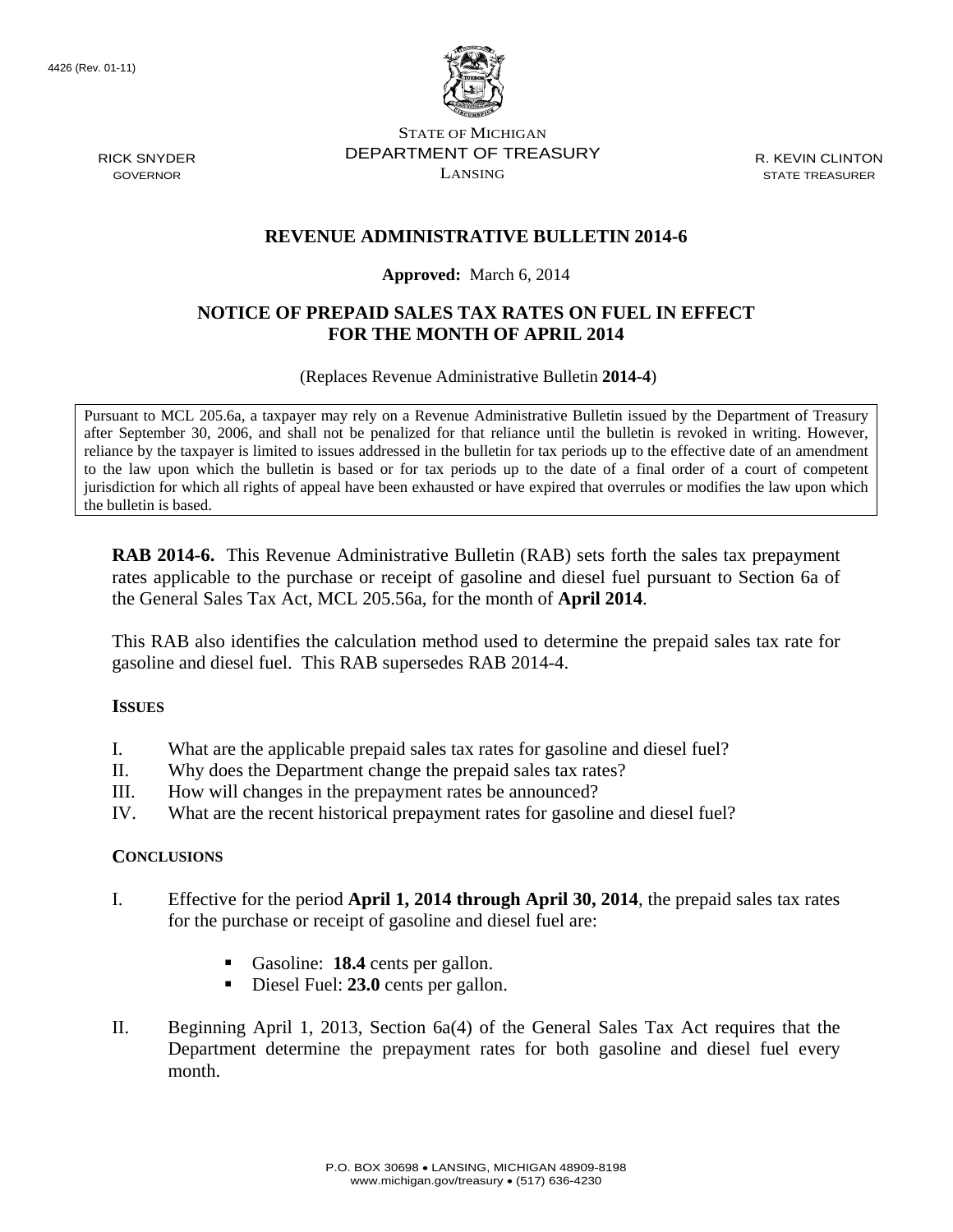- III. The Department will publish an RAB setting forth prepayment rates for both gasoline and diesel fuel no later than the tenth day of the month immediately preceding the month in which the rates are effective. **The RAB will be published in the Reference Library (Revenue Administrative Bulletins) section of the Michigan Department of Treasury website at: www.michigan.gov/treasury.**
- IV. Recent historical sales tax prepayment rates for gasoline and diesel fuel, as applicable, are set forth below:
	- a. Effective April 1, 2013 through April 30, 2013, the rate for gasoline was established at 20.4 cents per gallon and the rate for diesel fuel was established at 22.7 cents per gallon.
	- b. Effective May 1, 2013 through May 31, 2013, the rate for gasoline was established at 20.0 cents per gallon and the rate for diesel fuel was established at 22.5 cents per gallon.
	- c. Effective June 1, 2013 through June 30, 2013, the rate for gasoline was established at 20.5 cents per gallon and the rate for diesel fuel was established at 21.9 cents per gallon.
	- d. Effective July 1, 2013 through July 31, 2013, the rate for gasoline was established at 20.8 cents per gallon and the rate for diesel fuel was established at 22.2 cents per gallon.
	- e. Effective August 1, 2013 through August 31, 2013, the rate for gasoline was established at 21.1 cents per gallon and the rate for diesel fuel was established at 22.0 cents per gallon.
	- f. Effective September 1, 2013 through September 30, 2013, the rate for gasoline was established at 19.9 cents per gallon and the rate for diesel fuel was established at 21.5 cents per gallon.
	- g. Effective October 1, 2013 through October 31, 2013, the rate for gasoline was established at 19.3 cents per gallon and the rate for diesel fuel was established at 21.5 cents per gallon.
	- h. Effective November 1, 2013 through November 30, 2013, the rate for gasoline was established at 19.2 cents per gallon and the rate for diesel fuel was established at 22.0 cents per gallon.
	- i. Effective December 1, 2013 through December 31, 2013, the rate for gasoline was established at 18.2 cents per gallon and the rate for diesel fuel was established at 21.6 cents per gallon.
	- j. Effective January 1, 2014 through January 31, 2014, the rate for gasoline was established at 17.4 cents per gallon and the rate for diesel fuel was established at 21.4 cents per gallon.
	- k. Effective February 1, 2014 through February 28, 2014, the rate for gasoline was established at 17.2 cents per gallon and the rate for diesel fuel was established at 21.4 cents per gallon.